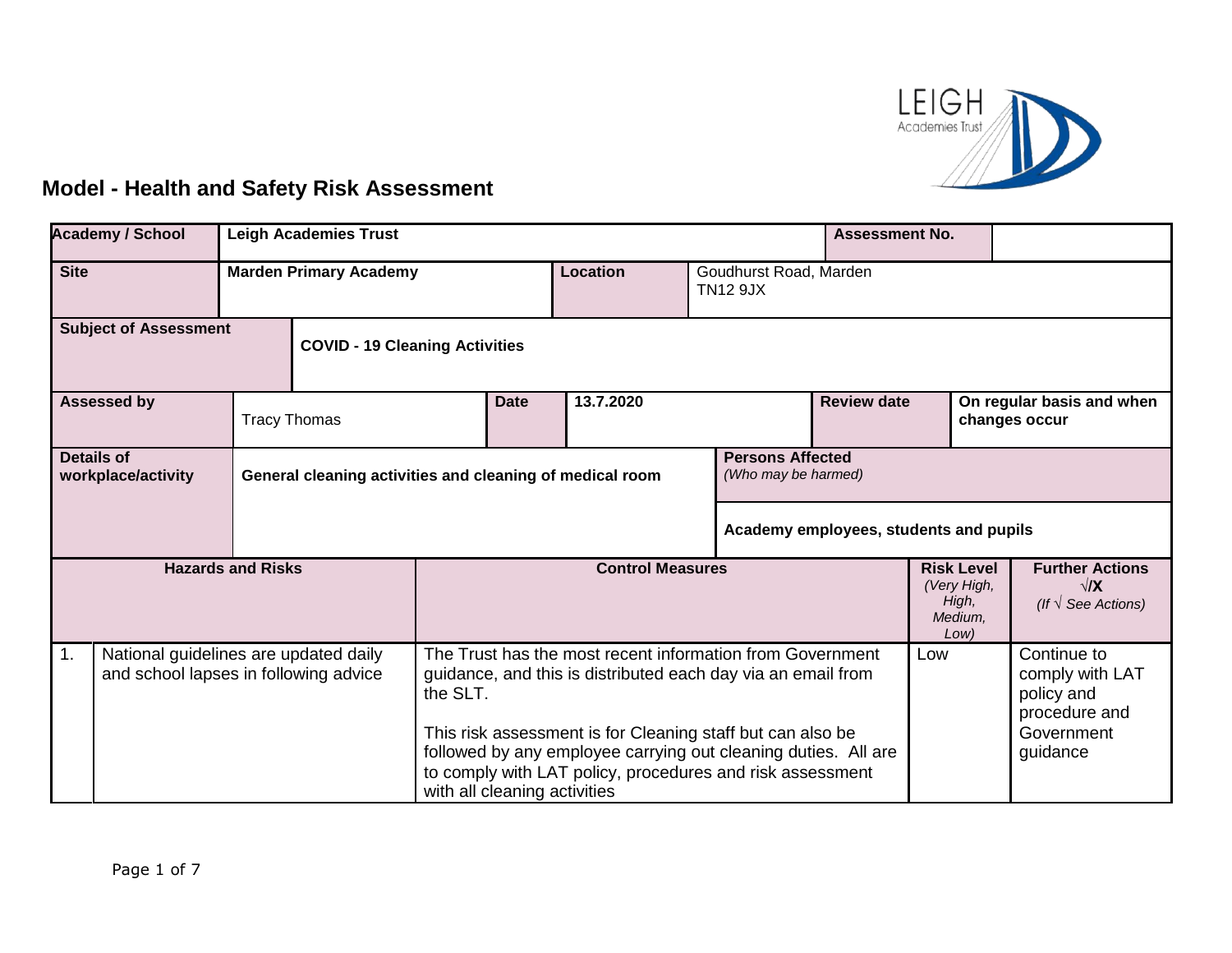| $\overline{2}$ . | No control measures for social<br>distancing, employees not complying<br>with 2M distancing | Students / pupils are to follow UK Government guidelines for<br>1-2 metre social distancing where possible.<br>Ideally staff should remain at 2 metres distance in all<br>circumstances since it lowers the risk of transmission.<br>Any Employees carrying out cleaning duties are to ensure they<br>are practicing social distancing in line with current government<br>guidance of 2 metres where this can be achieved.<br>The risk of infection can be lowered by standing side to side<br>rather than facing people<br>Tape and one way arrows will be in place around the academy<br>at 2M distance where appropriate, and cleaning employees<br>should abide by the markers when other people are in the area                                                             | Medium | Monitor 2M<br>distancing ensure<br>tape and arrows<br>are in good repair,<br>where used.                                      |
|------------------|---------------------------------------------------------------------------------------------|----------------------------------------------------------------------------------------------------------------------------------------------------------------------------------------------------------------------------------------------------------------------------------------------------------------------------------------------------------------------------------------------------------------------------------------------------------------------------------------------------------------------------------------------------------------------------------------------------------------------------------------------------------------------------------------------------------------------------------------------------------------------------------|--------|-------------------------------------------------------------------------------------------------------------------------------|
| 3.               | Hygiene and infection control measures<br>not adhered to                                    | Open windows in areas being cleaned where you can to<br>ensure good ventilation and flow of air.<br>Wash hands with soap and water on a regular basis and use<br>sanitiser to compliment this as necessary.<br>Monitor to ensure soap and sanitizer units and bottles of<br>sanitizer are available in all areas of the academy at all times<br>and that stocks are replenished regularly to ensure they do not<br>run empty<br>Cleaning employees should wash their hands with soap and<br>water when entering the premises and then wash hands when<br>they leave the academy. Sanitiser can be used to compliment<br>this<br>Keep hands and face as clean as possible during the working<br>day, regular washing and use of sanitizer to compliment this<br>as best practice. | Medium | Continue to<br>monitor on a<br>regular basis and<br>comply with LAT<br>policy and<br>procedures and<br>government<br>guidance |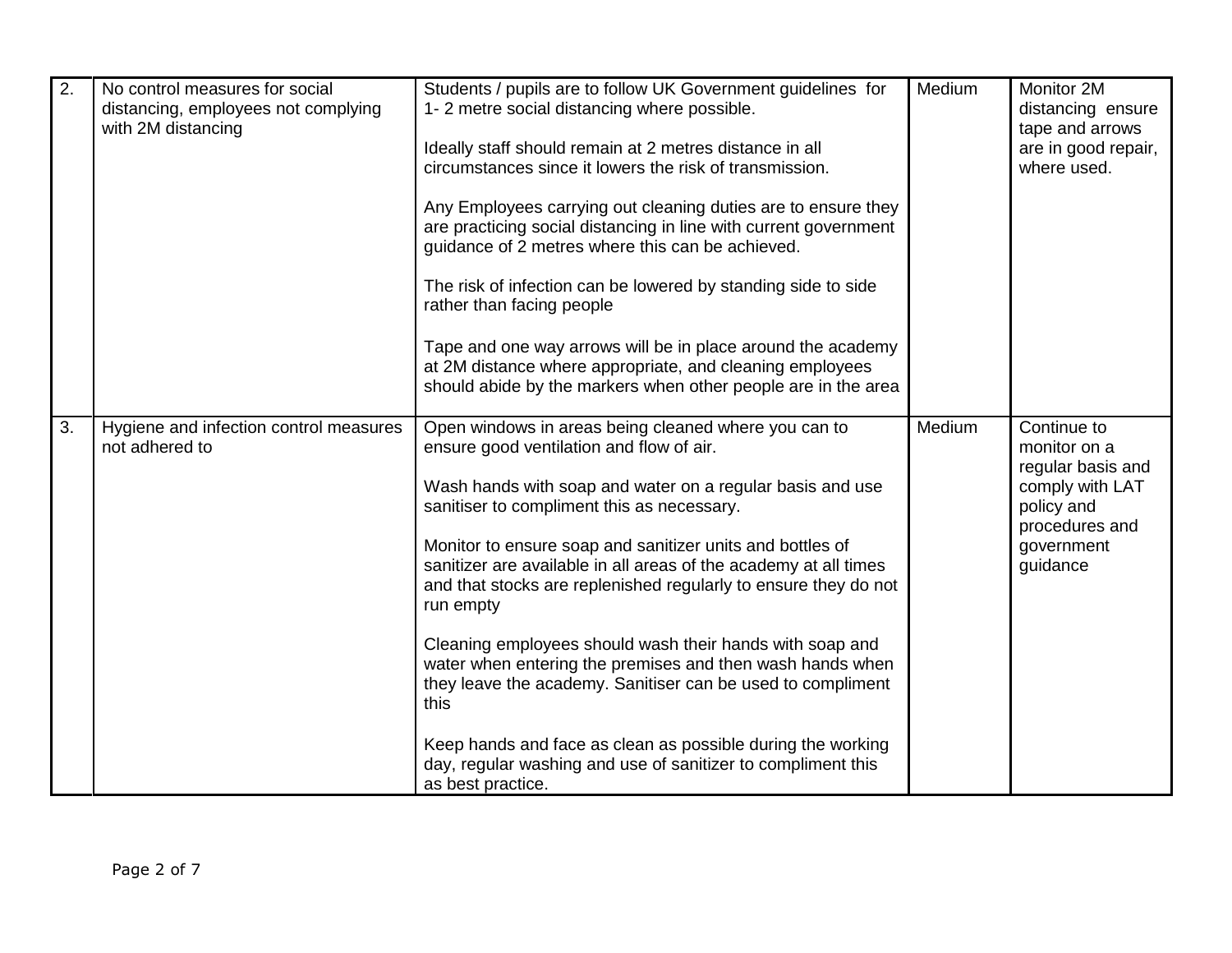|    |                                                                                                | PPE is to be worn in accordance with task and individual risk<br>assessments.<br>Protective rubber gloves are suitable and they can be washed<br>with soap and water and disinfected if need be after use.<br>Gloves worn for tasks should be for personal issue only and<br>not be shared between employees<br>There is no need for anything other than normal personal<br>hygiene and washing of clothes, following a day working in an<br>educational, or childcare setting |        |                                                                                                                                     |
|----|------------------------------------------------------------------------------------------------|--------------------------------------------------------------------------------------------------------------------------------------------------------------------------------------------------------------------------------------------------------------------------------------------------------------------------------------------------------------------------------------------------------------------------------------------------------------------------------|--------|-------------------------------------------------------------------------------------------------------------------------------------|
| 4. | Employees feeling unwell with<br>symptoms of COVID -19 stay at home<br>procedures not followed | People who feel unwell should stay at home and should not<br>attend work and follow the Government's guidance on Self-<br>isolating and testing.<br><b>Line Management will:</b><br>communicate to their staff the importance of following LAT<br>policy procedures and risk assessment at staff briefings<br>remind staff of the LAT sickness policy                                                                                                                          | Medium | Continue to<br>monitor any case<br>of COVID-19<br>and in line with<br>Government policy<br>and procedures<br>and track and<br>trace |
| 5. | Contaminated Waste from a suspected<br>COVID-19 person not disposed of<br>appropriately        | Contaminated waste from possible cases and cleaning of<br>areas where possible cases have been identified (including<br>disposable cloths, disposable gloves, and aprons and tissues)<br>should be double bagged i.e. placed in a plastic rubbish bag<br>and tied and then put into another plastic bag.<br>Waste should not be placed in communal waste areas until<br>negative test results are known, or the waste has been stored<br>securely for at least 72 hours.       | Medium | Continue to<br>ensure<br>Government<br>guidelines and<br>LAT policy and<br>procedures and<br>risk assessment                        |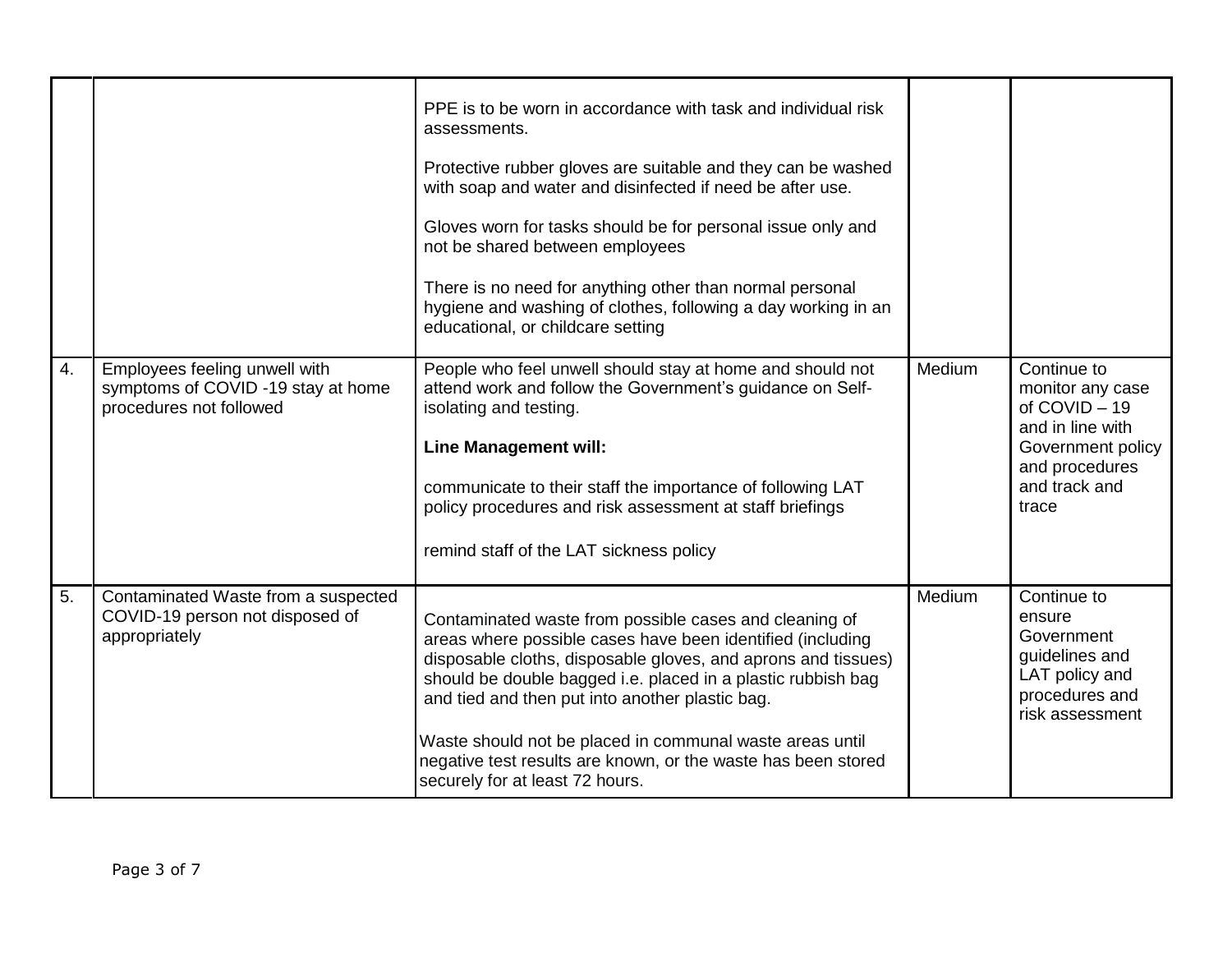|    |                                                                                                                                               | If storage for at least 72 hours is not appropriate, arrange for<br>collection as a Category B infectious waste either by your local<br>waste collection authority, or otherwise by a specialist clinical<br>waste contractor.                                                                                                                                                                                                                                                                                                                                                                                                                                                                                                                                                                                                                                                                                                                                                                                                                                                                                                                                                                                                                                               |     |                                                                                                                                              |
|----|-----------------------------------------------------------------------------------------------------------------------------------------------|------------------------------------------------------------------------------------------------------------------------------------------------------------------------------------------------------------------------------------------------------------------------------------------------------------------------------------------------------------------------------------------------------------------------------------------------------------------------------------------------------------------------------------------------------------------------------------------------------------------------------------------------------------------------------------------------------------------------------------------------------------------------------------------------------------------------------------------------------------------------------------------------------------------------------------------------------------------------------------------------------------------------------------------------------------------------------------------------------------------------------------------------------------------------------------------------------------------------------------------------------------------------------|-----|----------------------------------------------------------------------------------------------------------------------------------------------|
| 6. | Medical room/room used for isolation of<br>a symptomatic individual and all high<br>contact areas that have not been<br>cleaned appropriately | Follow a safe system of work:<br>Ensure disposable or washing up gloves and aprons are used.<br>If an area has been heavily contaminated e.g. with visible<br>bodily fluids, also use disposable personal protection for eyes,<br>mouth and nose.<br>Using a disposable cloth first clean all hard surfaces that a<br>symptomatic person has come into contact with using warm<br>soapy water.<br>Then disinfect these surfaces paying particular attention to all<br>potentially contaminated high-contact areas such as toilets,<br>desks, door handles, telephones.grab rails in corridors and on<br>stairwells<br>Disposable cloths, or paper roll and disposable mop heads<br>must be used to clean all hard surfaces, floors, chairs, door<br>handles and sanitary fittings, one of the following options must<br>be used below:<br>Use a combined detergent disinfectant solution as a<br>dilution of 1,000 parts per million available chlorine or<br>A household detergent followed by disinfection (1000)<br>ppm av.cl) Follow manufacturer's instructions for<br>dilution, application and contact times for all<br>detergents and disinfectants<br>If an alternative disinfectant is used, this should be checked<br>and ensure it is effective against COVID-19 | Low | Continue to<br>ensure<br>Government<br>guidelines and<br>LAT policy and<br>procedures and<br>risk assessment<br>are reviewed and<br>followed |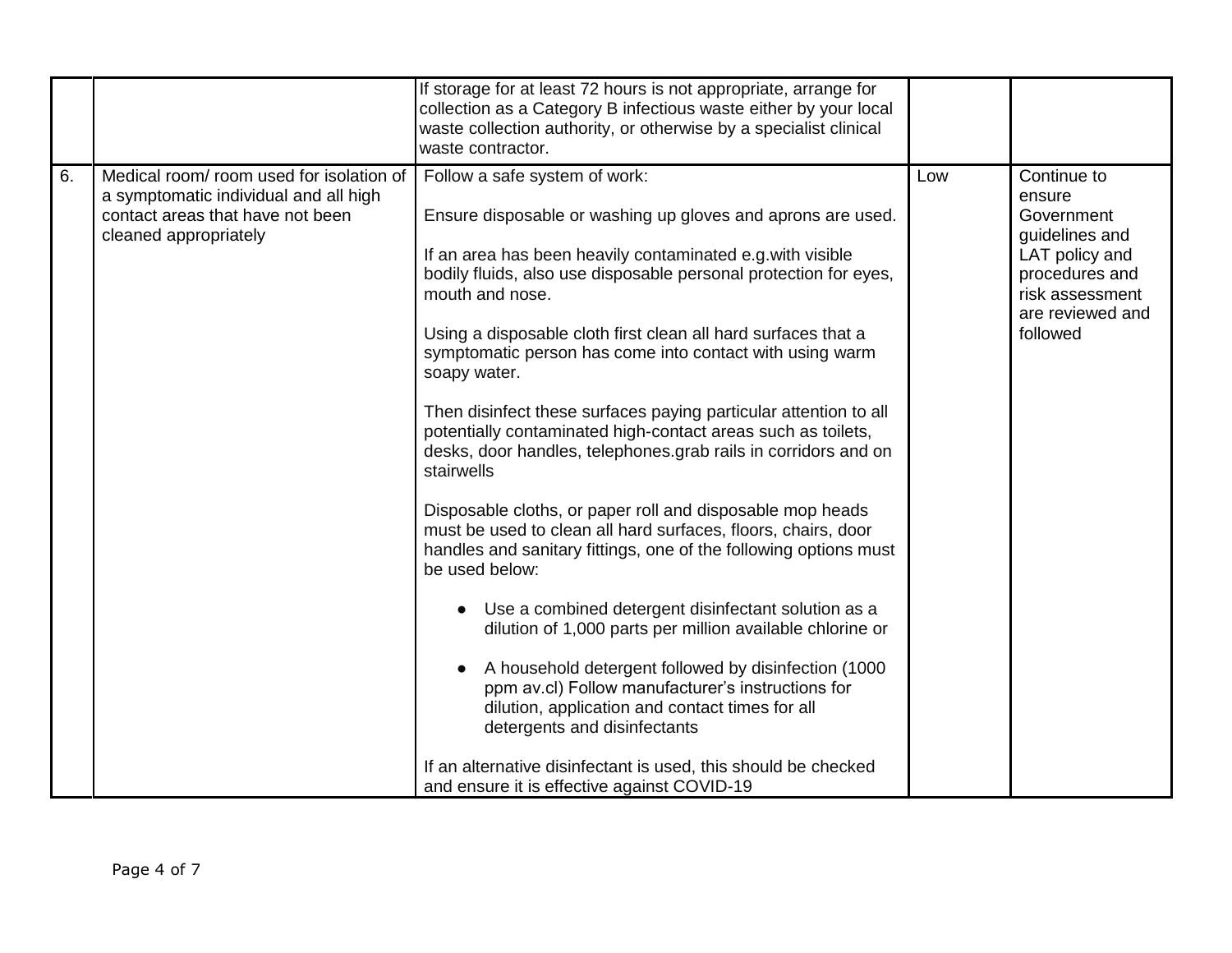|    |                                                                                               | Avoid creating splashes and spray when cleaning<br>Any cloths and mop heads used must be disposed of and<br>should be put into waste bags as detailed in section 5 of this<br>risk assessment.<br>Wash hands regularly with soap and water for 20 seconds and<br>after removing gloves, aprons and other protection used while<br>cleaning                                                                                                                                                                                                                                                                                                                                                           |     |                                                                                                                                                         |
|----|-----------------------------------------------------------------------------------------------|------------------------------------------------------------------------------------------------------------------------------------------------------------------------------------------------------------------------------------------------------------------------------------------------------------------------------------------------------------------------------------------------------------------------------------------------------------------------------------------------------------------------------------------------------------------------------------------------------------------------------------------------------------------------------------------------------|-----|---------------------------------------------------------------------------------------------------------------------------------------------------------|
| 7. | PPE not supplied and worn by<br>employees as appropriate when<br>carrying out cleaning duties | PPE to be worn for cleaning an area of someone with<br>suspected COVID-19 is:<br>Disposable, or washing-up gloves and apron<br>PPE to be worn for cleaning an area of someone that has<br>heavily contaminated an area such as visible body fluids from<br>a person with COVID-19 is:<br>Protection for eyes, mouth and nose as well as wearing<br>gloves and an apron<br>Follow section 5 of Risk Assessment for disposal of PPE as<br>contaminated waste<br>If an employee has become within 2M of an individual then the<br>mask would need to be the equivalent to the type used in<br>healthcare environments and employees would need to be<br>trained in the correct use of the surgical mask | Low | Monitor to ensure<br>PPE is worn by<br>employees as<br>appropriate and<br>cleaning materials<br>and PPE stocks<br>are replenished on<br>a regular basis |
| 8. | No COSHH risk assessment and safety<br>data sheets in place                                   | Ensure COSHH risk assessments and data sheets are in<br>place for all cleaning chemicals used and stored                                                                                                                                                                                                                                                                                                                                                                                                                                                                                                                                                                                             | Low | Complete and<br>review COSHH                                                                                                                            |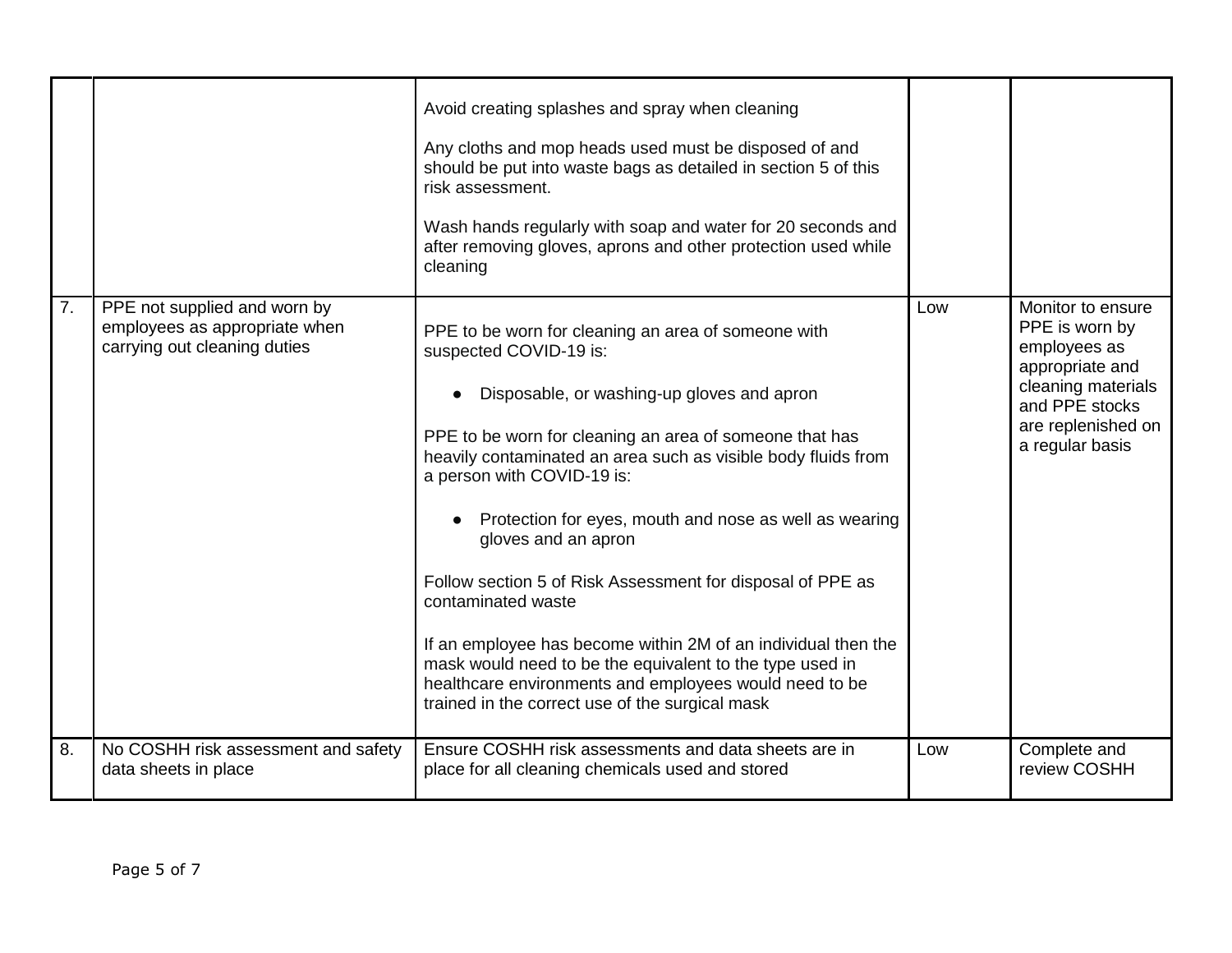|     |                                                                                 | Ensure risk control measures are implemented and significant<br>findings communicated to the staff that use them                                                                                                                                                                                                                                      |     | risk assessments<br>on a regular basis                             |
|-----|---------------------------------------------------------------------------------|-------------------------------------------------------------------------------------------------------------------------------------------------------------------------------------------------------------------------------------------------------------------------------------------------------------------------------------------------------|-----|--------------------------------------------------------------------|
| 9.  | Not following compliance for Accident /<br>incident reporting and RIDDOR        | Follow the HSE guidance on RIDDOR reporting and COVID -<br>19, contact Health and Safety Manager, Line Manager for<br>further advice<br>Record accident and incidents as normal on Handsam,<br>investigate and report under RIDDOR as necessary for other<br>accidents / incidents                                                                    | Low | Continue to follow<br>accident and<br>incident<br>procedures       |
| 10  | Lack of equipment, cleaning materials<br>and PPE                                | Each academy site will have the following equipment and<br>materials and PPE on site:<br>Adequate cleaning chemicals<br>Supply of cloths, disposable mops<br>Paper towels<br>Hand gel with a minimum of 60% alcohol in line with<br>Public health England<br>Soap<br><b>Disinfectant Spray</b><br>Protective gloves<br><b>Masks</b><br>Eye protection | Low | Ensure stocks are<br>replenished                                   |
| 11. | Lack of communication and<br>understanding of control measure with<br>employees | Line Management to communicate regular briefings and<br>updates on a daily basis to Employees or as necessary                                                                                                                                                                                                                                         | Low | Keep up to date<br>with any changes<br>to policy and<br>procedures |

## **Please note:**

This risk assessment is written with reference to information and guidance from Public Health England (PHE), Department for Education (DfE), Health and Safety Executive (HSE) and where relevant other Industry guidance.